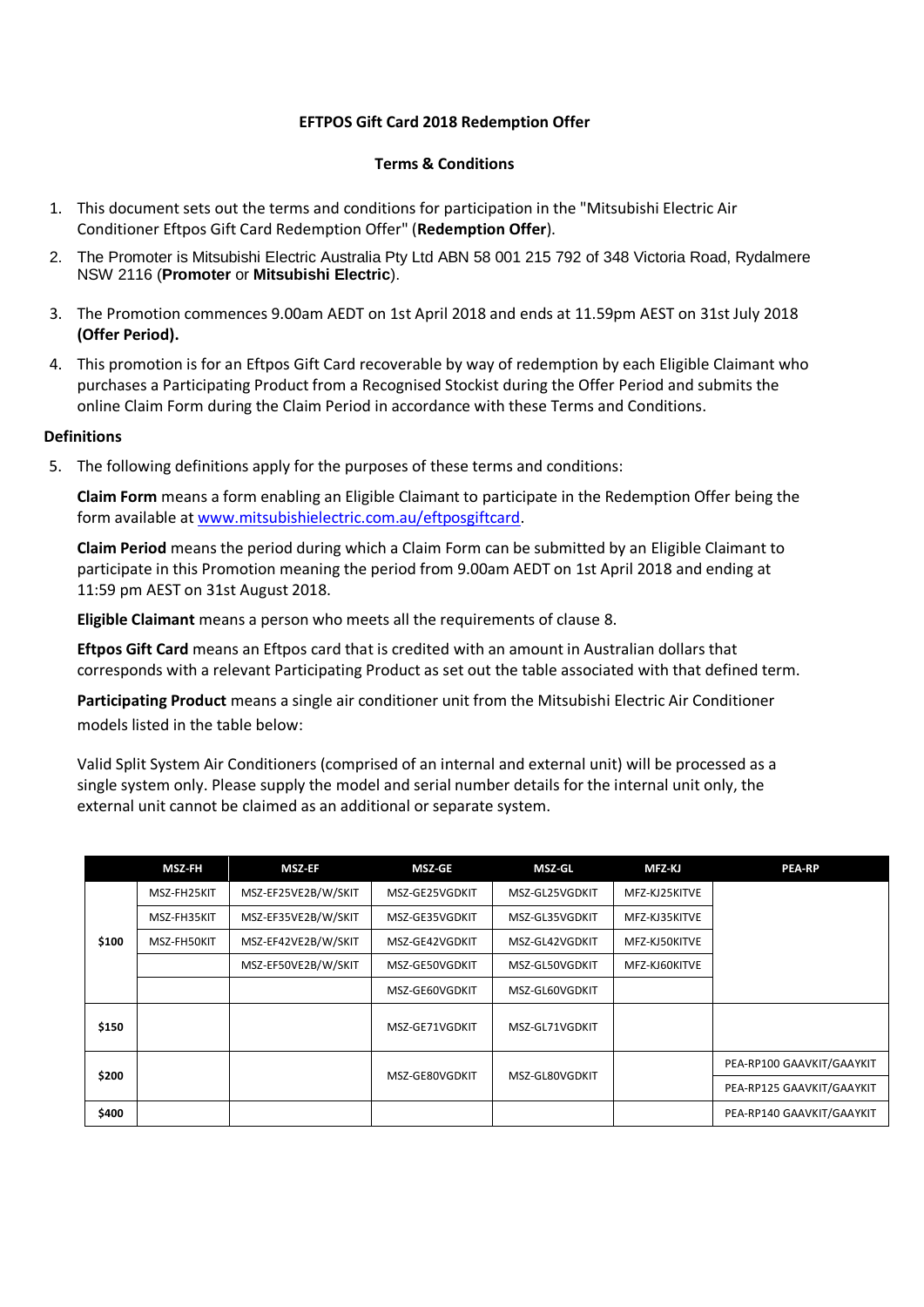**Purchase** means purchase of a Participating Product:

- I. for use in a residential home application;
- II. with payment in full being made during the Offer Period; and
- III. from a [Recognised Stockist,](https://www.eftposcashcard.mitsubishielectric.com.au/stores)

but excluding (i) purchases made by any entity with an Australian Business Number; (ii) purchases as part of commercial or business transactions or for residential development projects or commercial or industrial works; (iii) purchases via an auction or online bidding website; (iv) purchases of second hand products; (v) 'C grade' or 'seconds' products, and (vi) refurbished or demonstration products.

**Recognised Stockist** means a selected retailer or Mitsubishi Electric Dealer with an address in Australia that advertises the Redemption Offer in its outlets and is recognised by the Promoter as participating in this Promotion.

- 6. Participation in this Redemption Offer is deemed acceptance of these terms and conditions. The Redemption Offer is not valid in conjunction with any other offer of the Promoter.
- 7. The Promoter reserves the right to vary or amend these terms and conditions or to extend or cancel the Redemption Offer at any time.

### **Eligibility and Claims**

- 8. The Redemption Offer is only open to an Australian resident, with an Australian residential street address who:
	- a. is 18 years old or over;
	- b. is not a company, business or organisation of any description;
	- c. purchases a Participating Product during the Offer Period from a Recognised Stockist;
	- d. submits a valid Claim Form for the Redemption Offer within the Claim Period at [www.mitsubishielectric.com.au/eftposgiftcard](http://www.mitsubishielectric.com.au/eftposgiftcard) by inputting all the required details and successfully completing and submitting the Claim Form;
	- e. visit[s www.mitsubishielectric.com.au/eftposgiftcard](http://www.mitsubishielectric.com.au/eftposgiftcard) and follows the prompts on the online Claim Form and:
		- i. inputs all requested details without limitation including the Eligible Claimant's first name and surname, street address (PO boxes are not acceptable), email address, contact telephone number.
		- ii. uploads a copy of the original purchase tax invoice from a Recognised Stockist for the Participating Product to Promoter.
		- iii. provides the product serial number of the Participating Product to the Promoter in accordance with this clause 8.
		- iv. submits the completed online claim form agreeing to these terms and conditions within the Claim Period.

f. is not otherwise ineligible to participate in the Redemption Offer as set out in these Terms and Conditions and in particular clause 10.

- 9. Following the submission of the online Claim Form the Eligible Claimant (whether being an Eligible Claimant or not) will receive a unique claim reference number. That can be used by the claimant to access the track claim function on the website.
- 10. Employees or contractors of the Promoter and agencies associated with the Redemption Offer (and their immediate family members) are ineligible to enter the Redemption Offer. Immediate family members mean any of the following: spouse, ex-spouse, de-facto spouse, child or step-child (whether natural or by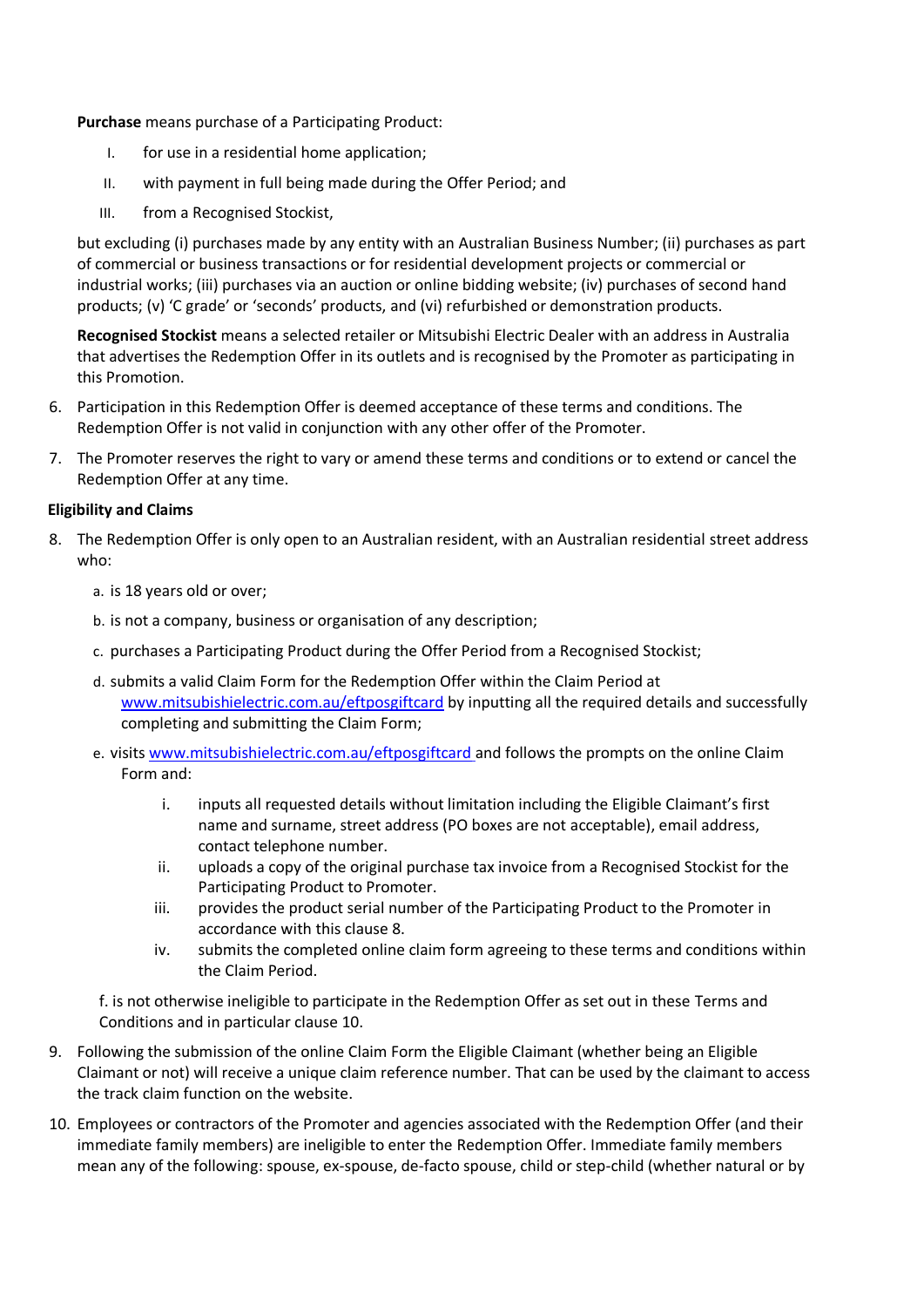adoption), parent, step-parent, grandparent, step-grandparent, uncle, aunt, niece, nephew, brother, sister, step-brother, step-sister or first cousin.

## **Claim Validity**

- 11. Subject to clause 8, all Eligible Claimants who successfully complete and submit a valid Claim Form will receive the respective Eftpos Gift Card amount stated in the table set out in the definition of Participating Product.
- 12. This Redemption Offer is limited to a maximum of 3 Participating Products per household.

The Promoter, at its sole discretion, may choose to extend the Redemption Offer to a greater number of Eftpos Gift Cards.

- 13. The Eftpos Gift Card can only be made out to the Eligible Claimant and is not transferable or exchangeable. If the Eftpos Gift Card becomes unavailable for any reason beyond the reasonable control of the Promoter, a similar redemption of equal value will be provided.
- 14. Incomplete, indecipherable or fraudulent claims will be deemed invalid. It is the Eligible Claimant's responsibility to ensure that their contact details are correct and that the uploaded pictures are clear.
- 15. If any of the details that the Eligible Claimant provides in the Claim Form do not match the proof of purchase documentation uploaded and received by the Promoter, the Claim will be deemed invalid.
- 16. The Promoter reserves the right to verify any Redemption Offer claims and reject, in its absolute discretion, Redemption Offer claims that do not meet these terms and conditions.
- 17. The Promoter will validate the serial number and the tax invoice submitted by the claimant and will inform the claimant by email if any invalid information has been received. The claimant will have Fourteen (14) days from the date of the email to provide the valid information as applicable through the Track Claim promotion page. The Promoter in its absolute discretion may invalidate any claim if the claimant fails to provide the further requested information from the Promoter by the final date for submission of 31 August 2018.

# **Delivery**

- 18. The Eftpos Gift Card may take up to 4 weeks for delivery from finalisation of a valid claim.
- 19. It is the Eligible Claimant's responsibility to ensure that all the details provided in the Claim Form for the Redemption Offer are accurate. In particular, it is the responsibility of the Eligible Claimant to provide correct and up to date address details to the Promoter.
- 20. The Eligible Claimant is responsible for any costs associated with making a claim on the Promoter's website. The Promoter makes no guarantee that its website will be available and will not be held responsible for interruption of service that may interfere with the Eligible Claimant's ability to participate in the Redemption Offer.

### **General**

21. The Eftpos Gift Card must be activated within 2 months of the date noted on the letter to the Eligible Claimant. Upon activation by the Eligible Claimant, the Eligible Claimant has 12 months to use up the total value of the Eftpos Gift Card. It is the Eligible Claimant's responsibility to activate the Eftpos Gift Card in accordance with the terms and conditions set out by Gift Card Planet Pty Ltd available at www.giftcardplanet.com.au. Eftpos Gift Cards cannot be extended, refunded or replaced if the recipient has failed to activate the card within 2 months of the date on the supplied letter. Any balance remaining on an Eftpos Gift Card after the 12 month expiry cannot be refunded or transferred to a new card. The Promoter takes no responsibility for Eftpos Gift Cards that are lost or stolen, whether in the course of mailing or after receipt of the Eftpos Gift Card, and any loss suffered by any Eligible Claimant as a direct or result of Gift Card Planet conduct.